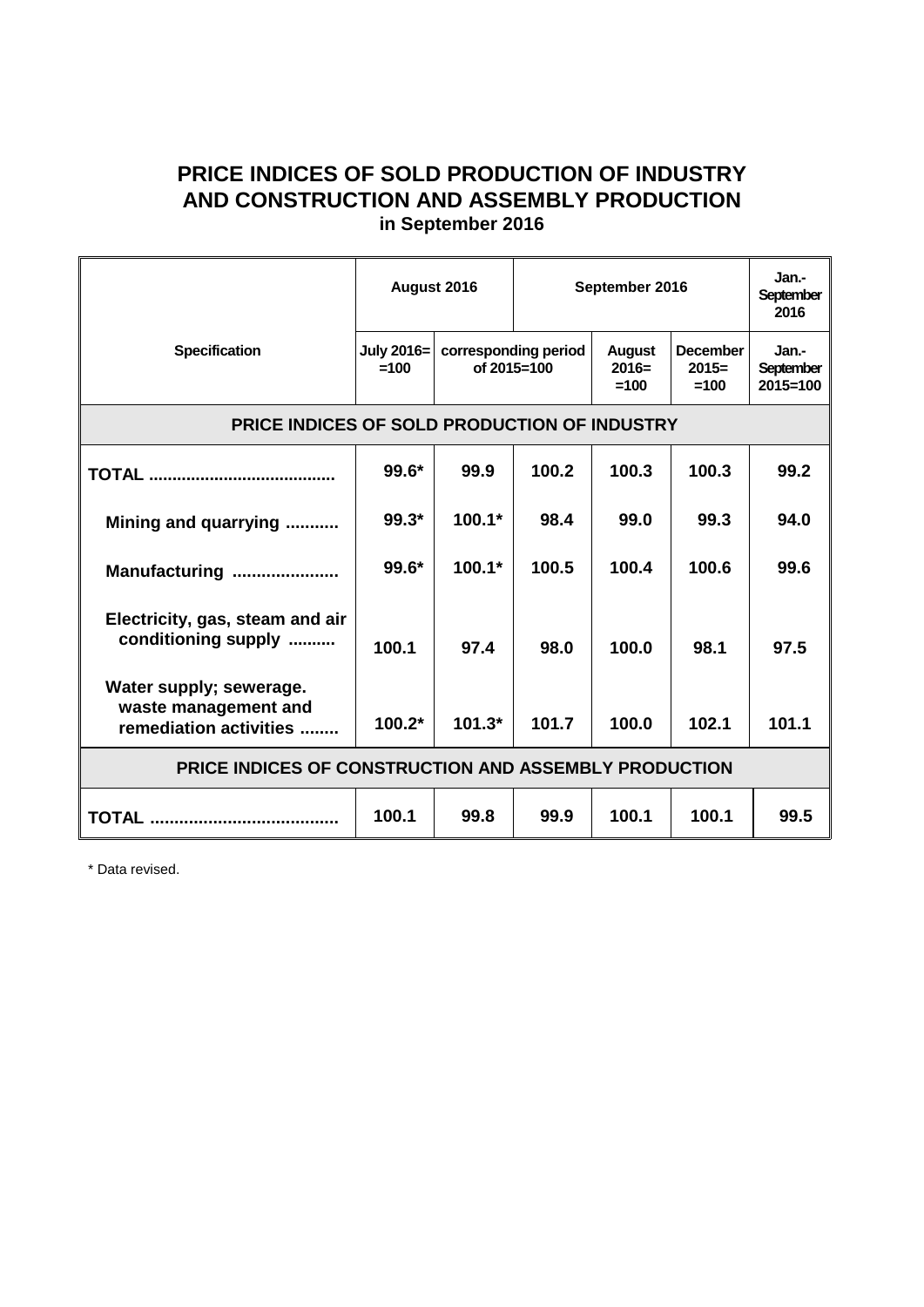According to preliminary data, **the prices of sold production of industry** in September 2016 were higher by 0.3% than the previous month. The growth of prices was recorded in manufacturing (by 0.4%), of which the biggest in manufacture of coke and refined petroleum products (by 4.2%). The growth of prices was also recorded in manufacture of computer, electronic and optical products (by 0.6%), of food products, of chemicals and chemical products (by 0.4% each), of electrical equipment, of basic metals, of paper and paper products, of leather and related products, of the printing and reproduction of recorded media (of 0.3% each), of rubber and plastic products, of other transport equipment, of textiles (by 0.2% each), of motor vehicles, trailers and semi-trailers as well as of products of wood, cork, straw and wicker (by 0.1% each). The prices in manufacture of other non-metallic mineral products reached the level similar to the one recorded in August 2016. The drop of prices was recorded among other things in manufacture of metal products, of furniture, of pharmaceutical products, of wearing apparel (of 0.1% each), of machinery and equipment as well as of beverages (of 0.2% each). The prices in sections: electricity, gas, steam and air conditioning supply as well as water supply; sewerage, waste management and remediation activities reached the level similar to the one recorded in August 2016. The drop of prices was recorded in mining and quarrying of 1.0%, of which in mining of coal and lignite (of 1.7%) as well as in mining of metal ores (of 0.5%).

In comparison to December of the previous year the prices of sold production of industry were higher by 0.3%. The growth of prices was recorded in section water supply; sewerage, waste management and remediation activities by 2.1%. In manufacturing prices were higher by 0.6%, of which the biggest in manufacture of coke and refined petroleum products (by 9.9%). The growth of prices was recorded among other things in manufacture of basic metals (by 4.2%), of printing and reproduction of recorded media (by 3.4%), of leather and related products (by 2.3%), of food products (by 1.4%), of motor vehicles, trailers and semi-trailers, of pharmaceutical products (by 0.9% each), of rubber and plastic products (by 0.7%), of beverages (by 0.1%). The drop prices was recorded among other things in manufacture of paper and paper products, of other transport equipment ( of 0.1% each), of other non-metallic mineral products, of textiles (of 0.2% each), of wearing apparel (of 0.5%), of wood, cork, straw and wicker (of 0.6%), of metal products, of electrical equipment (of 0.9% each), of furniture (of 1.4%), of machinery and equipment (of 1.6%), of computer, electronic and optical products (of 2.1%) as well as of chemicals and chemical products (of 2.8%). The drop of prices was recorded in sections: mining and quarrying of 0.7% as well as electricity, gas, steam and air conditioning supply were lower - of 1.9%.

In September 2016 the prices of sold production of industry were by 0.2% higher than a year earlier (drop of 2.8% in September 2015). The prices increased in sections: water supply; sewerage, waste management and remediation activities by 1.7% as well as manufacturing - by 0.5% The drop of prices was recorded in sections: mining and quarrying of 1.6% as well as electricity, gas, steam and air conditioning supply - of 2.0%

It is estimated that the **prices of construction and assembly production** in September 2016 were of 0.1% higher that in the previous month. A growth of prices was recorded in construction of buildings and in specialised construction activities (by 0.1% each). The drop of prices was recorded in civil engineering (of 0.1%).

In September 2016 the prices of construction and assembly production were by 0.1% higher than in December of previous year and of 0.1% lower than in September of the previous year.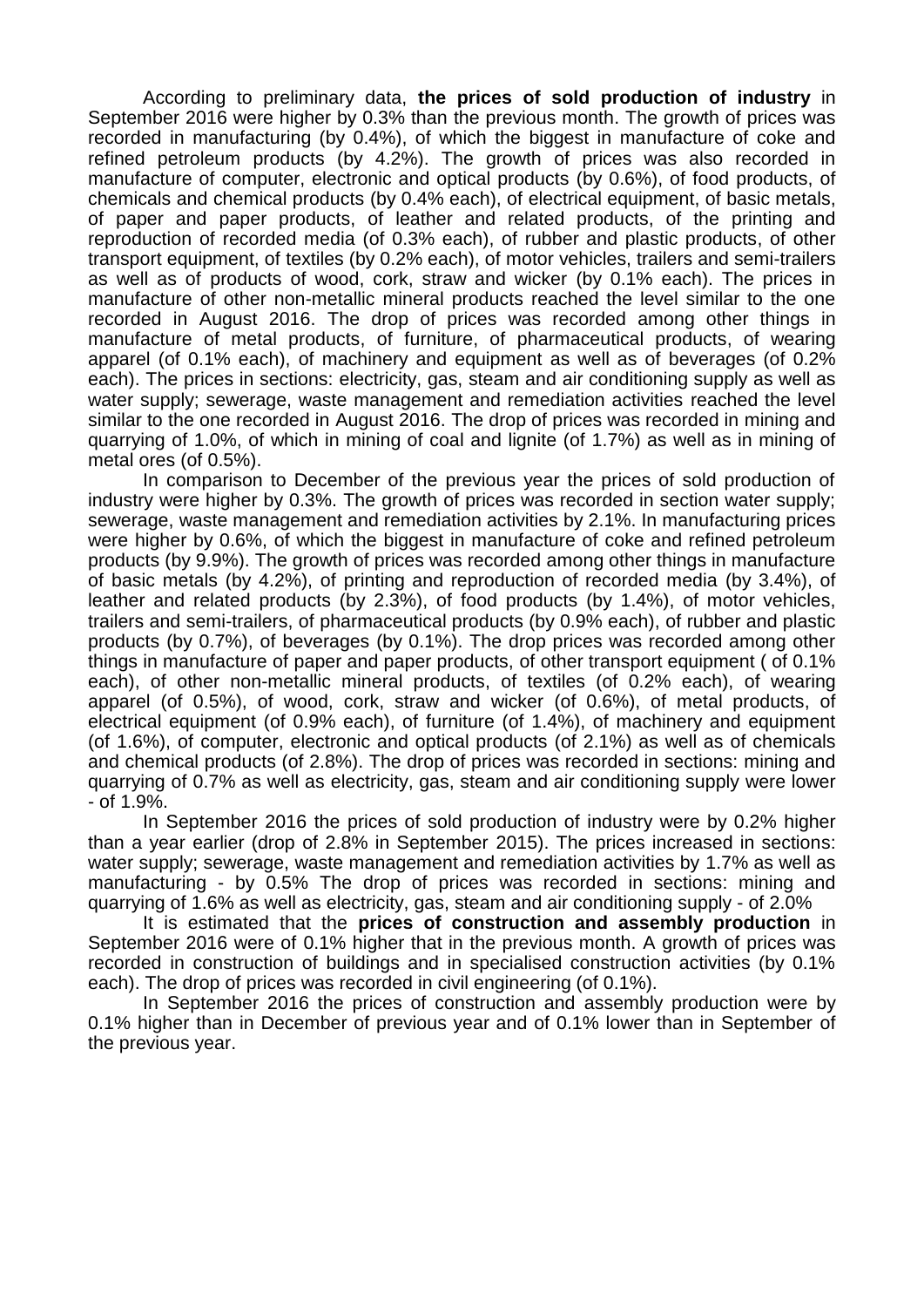